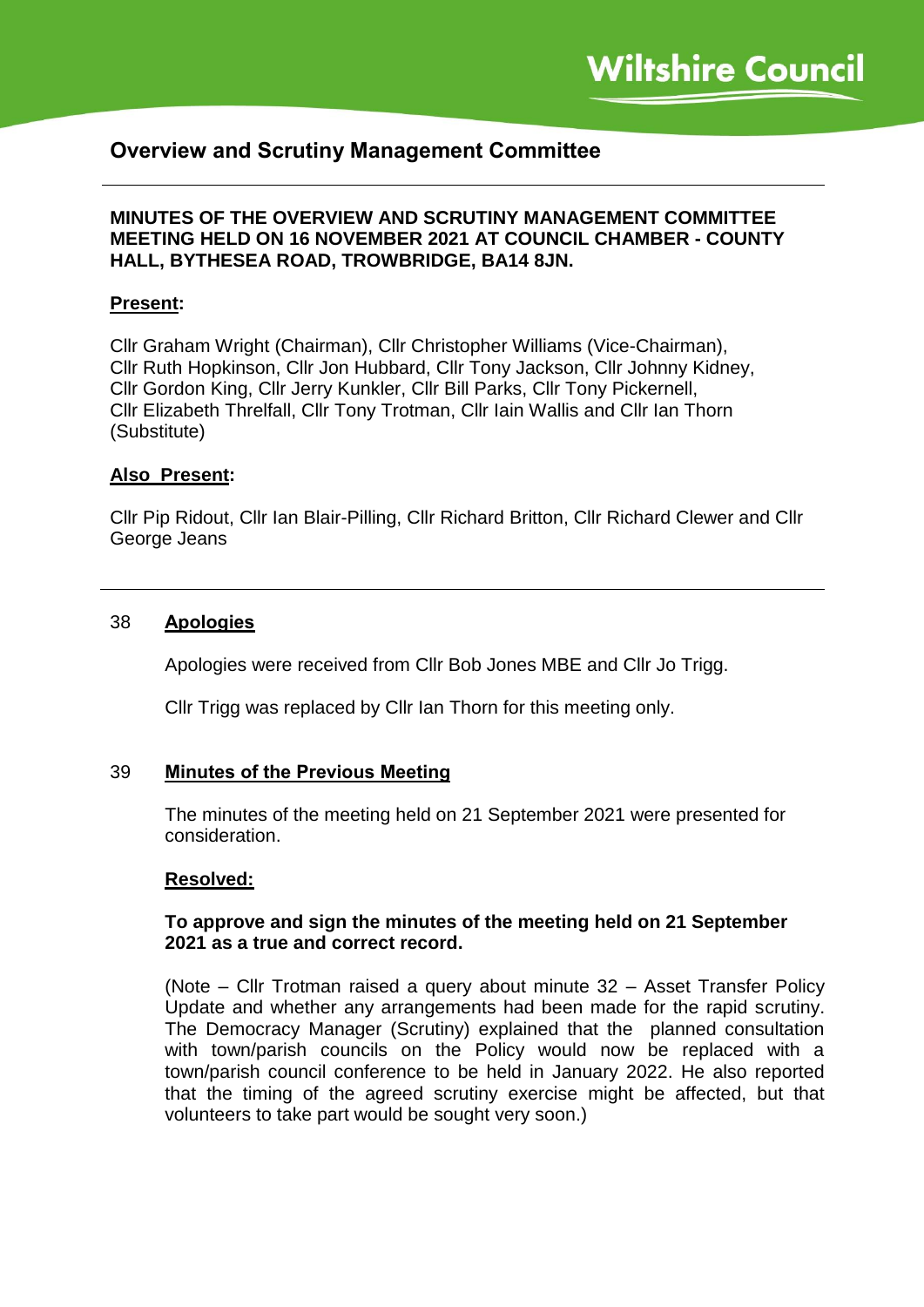# 40 **Declarations of Interest**

There were no declarations of interest.

### 41 **Chairman's Announcements**

The Chairman drew attention to the following announcements:

### **1. Evaluation of face-to-face select committee meetings**

As this was the final select committee meeting for November, officers had been asked to circulate a short survey to all select committee members to evaluate their experience of the return to face-toface meetings. The results would be available to everyone and will be used to help determine the future approach to select committee meetings.

### **2. Councillor training event**

An online training event would be held for all councillors on Tuesday 23rd November at 9.30am, on the experiences of Wiltshire's Gypsy, Traveller, Romany and Boater communities, and the issues and challenges they face.

The online event will be jointly delivered by council officers and staff from the charity, Julian House, cover issues such as:

- History, culture and discrimination
- Accommodation needs
- Health
- Education; and
- Voices, Visibility and Inclusion

#### 42 **Public Participation**

There was no public participation.

#### 43 **Wiltshire Online Update**

The Committee received a presentation from Cllr Ian Blair-Pilling, Cabinet Member for Leisure, Libraries, Governance, Facilities Management and Operational Assets providing an update on the Wiltshire Online Programme.

The Chairman confirmed that the presentation slides had been circulated and were available on the Councils website and can be viewed [here](https://cms.wiltshire.gov.uk/ieListDocuments.aspx?CId=1122&MId=13739&Ver=4) at Supplement 1.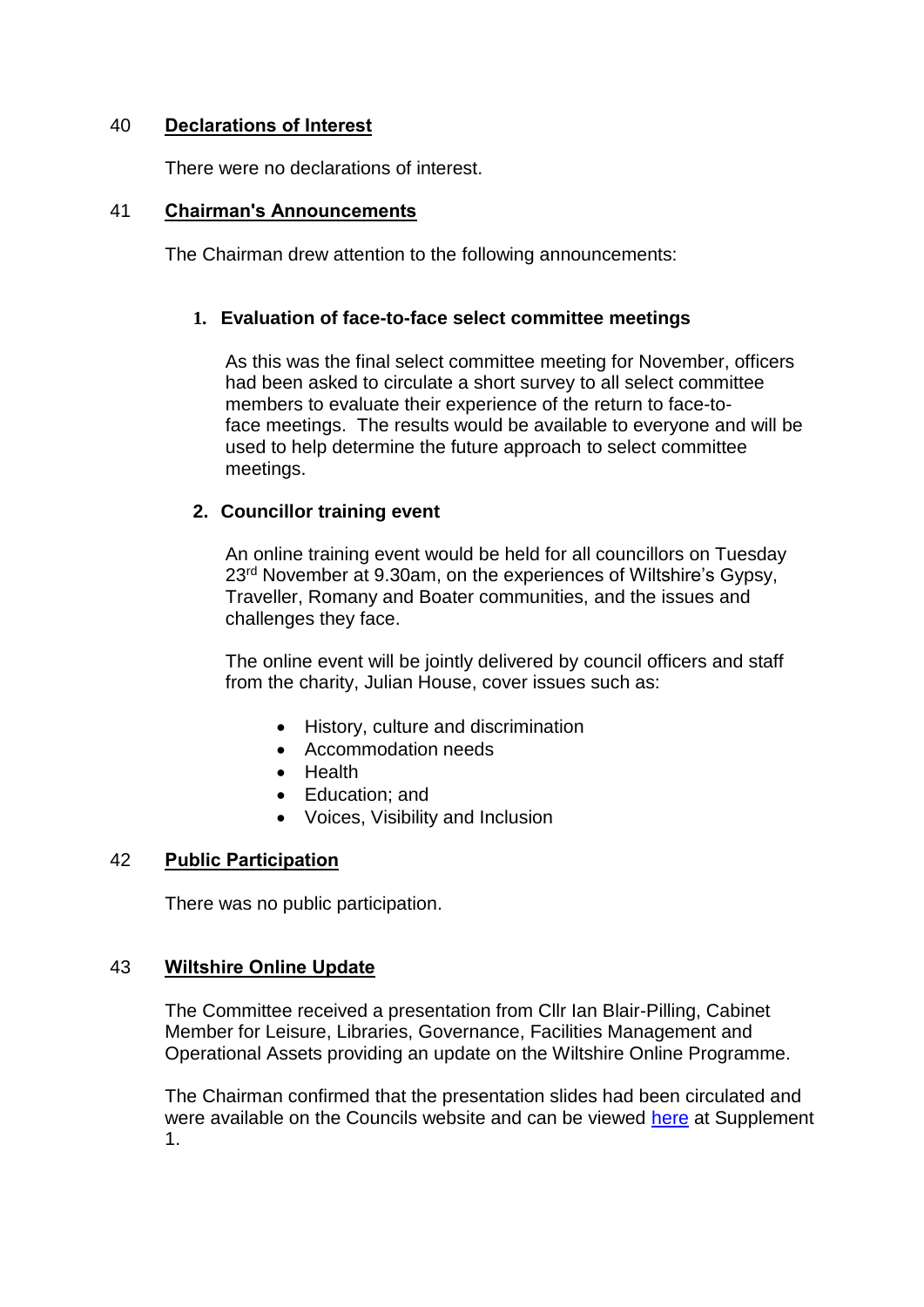The Committee noted that the Programme was launched in 2013 and targeted those premises that were considered commercially non-viable. The partnership was made between Wiltshire Council and Building Digital UK (a Directorate of the Department for Digital, Culture, Media and Sport delivering broadband networks to the UK), and four contracts had been awarded, 3 to Openreach and 11 to Gigaclear. The Council's investment totalled £15.5m.

Cllr Blair-Pilling commented in detail on the following areas:

- An update on the latest position with the 3 contracts with Openreach
- Openreach gainshare repayments
- An update on the latest position on the contract with Gigaclear
- Future plans.

Cllr Blair-Pilling responded to a number of questions and comments from the Committee which included the following areas:

- The performance of Gigaclear and their inability to meet contractual commitments.
- The trigger for repayments
- Commercial viability in part due to geographical positioning and the installation of the initial infrastructure
- Broadband capability in rural areas is in the gift of the Government and the Council has been lobbying the Government about this.
- Wiltshire, when compared with other council areas continued to perform well with the installation of broadband
- Wiltshire/South Glos/Swindon were in lot 30 of 38 and detailed information about the roll out was available on the Governments website.
- Issues surrounding the quality of installation work by Gigaclear

Cllr George Jeans, the Overview and Scrutiny nominated councillor representative on the programme provided an update report as detailed below:

'Over the last years Wiltshire Council have foreseen the Broadband revolution and with BDUK have intervened in non commercial areas of Wiltshire to enhance what if anything was available. In the South of Wiltshire intervention has finished. There are still areas in the south that have not a good service. An example of "helping yourself".

The South West Wiltshire Area Board (SWWAB) hosted a meeting presenting how Bishopstone intended to obtain fibre to the premises, giving them super-fast broadband. Also Wessex a local provider gave a presentation regarding their progress across Dorset and beyond including south west Wiltshire, providing fibre broadband. You may wish to visit [www.communityfibre.openreach.co.uk,](https://eur02.safelinks.protection.outlook.com/?url=http%3A%2F%2Fwww.communityfibre.openreach.co.uk%2F&data=04%7C01%7CStuart.Figini%40wiltshire.gov.uk%7C537a72553e8d4c8f635308d9a8f51863%7C5546e75e3be14813b0ff26651ea2fe19%7C0%7C0%7C637726592888265677%7CUnknown%7CTWFpbGZsb3d8eyJWIjoiMC4wLjAwMDAiLCJQIjoiV2luMzIiLCJBTiI6Ik1haWwiLCJXVCI6Mn0%3D%7C3000&sdata=%2BLbVPKyN%2Bzn0upJCiPHSWddSQU3GULl6eHQGEVhG5DQ%3D&reserved=0) to view Openreachs roll out. During the coronavirus pandemic many people have used the internet to work from home and for shopping and entertainment services. Children have had on-line learning. Internet communication services have become vital. The Government's aim is to have "Gigabit capable"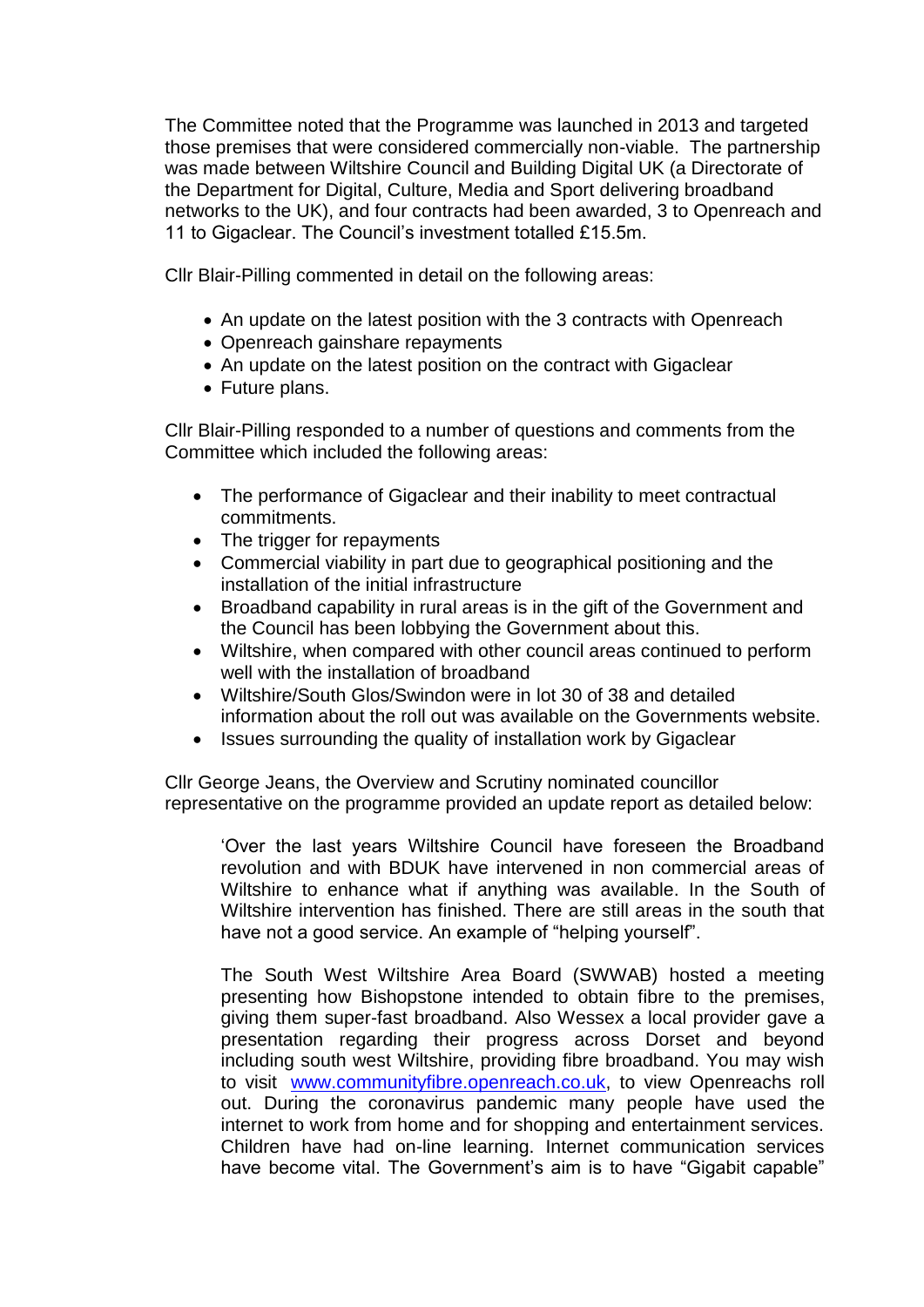(one gigabit =1000Mbps) broadband connections available to all. To achieve this aim it is necessary to have an optical fibre connection from the telephone exchange to the property - known as Fibre To The Property (FTTP), some already have this capability, others have what is known as fibre to the cabinet (FTTC), which has helped many in South Wiltshire. FTTP is the next step and its roll out is indicated by the above web site. Under the Government's Rural Gigabit Voucher scheme homes and businesses should be eligible for funding towards the cost of installing gigabit-capable broadband when part of a group. These homes and businesses can establish a Community Fibre Partnership (CFP). Rural premises with broadband speeds of less than100Mbps can use vouchers worth £1,500 per home and up to £3,500 for each small to medium-sized enterprises (SME) to support the cost of installing new fast and reliable connections. However, these vouchers may not meet the full cost of installation.

North of Wiltshire was given by Wiltshire Council and BDUK, intervention by Gigaclear, this has helped many, however they have had operational problems and have now fall behind in their delivery. The north has benefited from this program, however the speed of delivery and the extent of coverage may fall short I will update you all March/April of next year.'

Cllr Blair-Piling thanked officers for their input and ability to maximise the funding spent on the project.

The Chairman thanked Cllr Blair-Pilling for the informative presentation.

# **Resolved:**

- **1. To note the update from the Cabinet member and Overview and Scrutiny councillor representative on the Wiltshire Online programme, and to thank Cllr Jeans and the officers involved for their work in this area.**
- **2. To receive a further update from the Overview and Scrutiny representative in March 2022.**

#### 44 **Management Committee Task Groups**

The Committee considered an update report on the recent work of the Swindon and Wiltshire Local Enterprise Partnership Joint Scrutiny Panel.

The Chair welcomed Cllr Richard Britton to the meeting, who provided an update on the work of the Joint Scrutiny Panel. Cllr Britton reported that the Panel met on 21 October 2021 to consider the Business Cyber Centre proposals. He indicated that the Panel had requested further financial information in order to fully evaluate the proposals, but unfortunately this was rejected by the SWLEP due to the information being commercially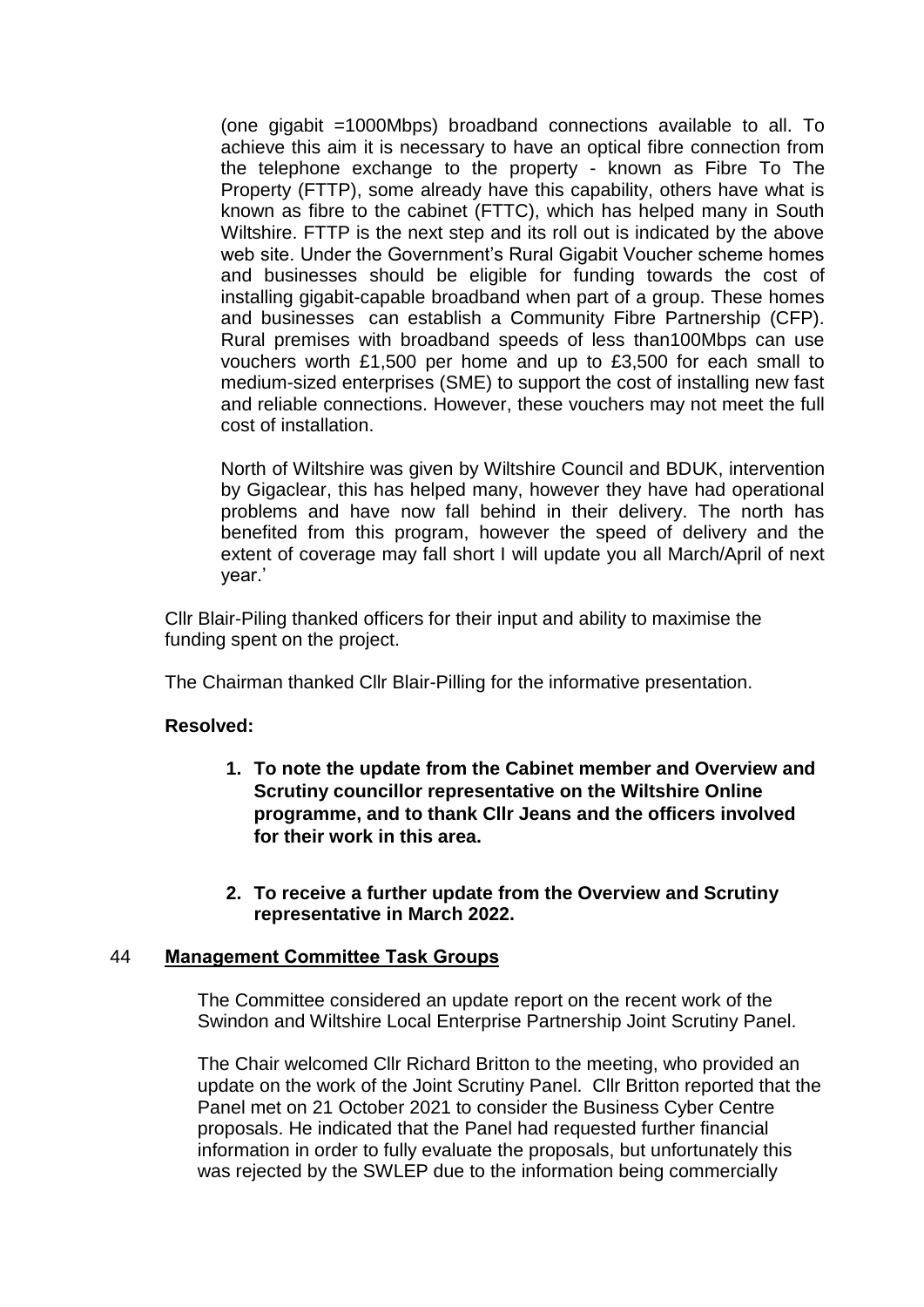sensitive. Other Wiltshire Councillors also expressed their disappointment at the decision by the SWLEP not to release the information requested and the impact on the Panel's ability to fully scrutinise the proposals.

The Committee also considered a request from Cllr Pauline Church, Cabinet Member for Finance & Procurement, Commissioning, IT, Digital and Commercialisation to form a new Task Group to provide scrutiny input on the Council's Evolve Programme. It was noted that the Evolve programme involved the procurement and implementation of a new Cloud-based Enterprise Resource Planning (ERP) system for the council, which will impact on the work of all staff in respect of HR, finance, procurement and payroll processes. It will look to modernise technology and standardise business processes, improving efficiencies for core activities that are undertaken across the council, supporting their adoption through a comprehensive in-house business change and training effort, and will deliver improved data, insights and reporting capabilities.

The Chair asked for members to indicate their willingness to serve on the Task Group in addition to those who had already expressing an interest to be involved in the Task Group.

#### **Resolution:**

- **1. To note the update on task group and panel activity provided.**
- **2. To note the Swindon and Wiltshire LEP Panel's concerns about their limited ability to scrutinise the Business Cyber Centre proposals due to the limited opportunity and lack of information available.**
- **3. That the Chair of the Committee will write to the Swindon and Wiltshire LEP to outline the Committee's concerns and will report back.**
- **4. To establish a new Evolve Programme Task Group with the terms of reference outlined in the report, and appoint the following to the Task Group:**
	- **Cllr Mary Webb**
	- **Cllr Mark Verbinner**
	- **Cllr Horace Prickett**
	- **Cllr Ruth Hopkinson**
	- **Cllr Dr Monica Devendran**
	- **Cllr Jon Hubbard**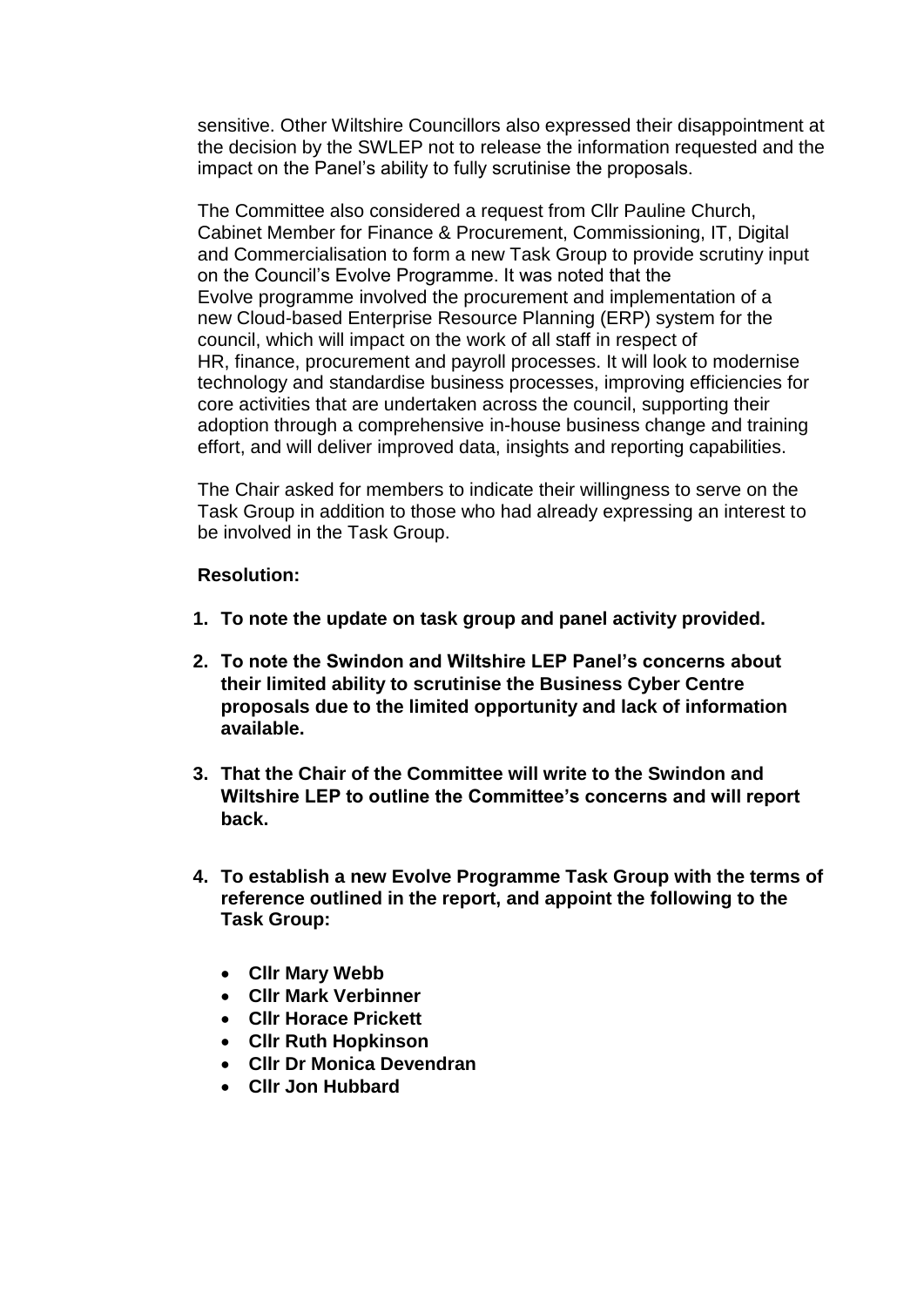# 45 **Financial Planning Task Group Update**

A report on the ongoing work of the Financial Planning Task Group was presented by Cllr Pip Ridout, Chair of the Task Group.

Cllr Ridout provided details of the recent work of the Task Group including consideration of (i) Procurement of the Planned and Reactive Maintenance Contracts for Housing and General Fund Assets; and (ii) Care Homes Block Contract Procurement reports to Cabinet on 30 November 2021 and 14 December 2021.

The Democracy Manager (Scrutiny) confirmed that, for some reports heading to Cabinet, joint briefings for both the relevant select committee Chair/Vice-chair and the Financial Planning Task Group Chair would be arranged by the Scrutiny team.

The Chair thanked the Task Group and officers for their continued hard work.

# **Resolved:**

- **1. To note the update on Financial Planning Task Group activity provided and thank its members for their work.**
- **2. To note the task group's forward work plan, Appendix 1 to the report.**

# 46 **Forward Work Programme**

The Committee considered the forward work programmes of each Select Committee, as well as updates from the Chair for each Select Committee. These included:

- Cllr Jon Hubbard Children's Select Committee
- Cllr Johnny Kidney Health Select Committee
- Cllr Jerry Kunkler Environment Select Committee
- Cllr Graham Wright Management Committee

# **Resolved:**

- **1. To note the updates on select committee activity and approve the Overview and Scrutiny Forward Work Programme.**
- **2. To add the Asset Transfer Policy Rapid Scrutiny Exercise to the work programme to take place in December.**

# 47 **Date of Next Meeting**

The date of the next meeting was confirmed as 25 January 2022.